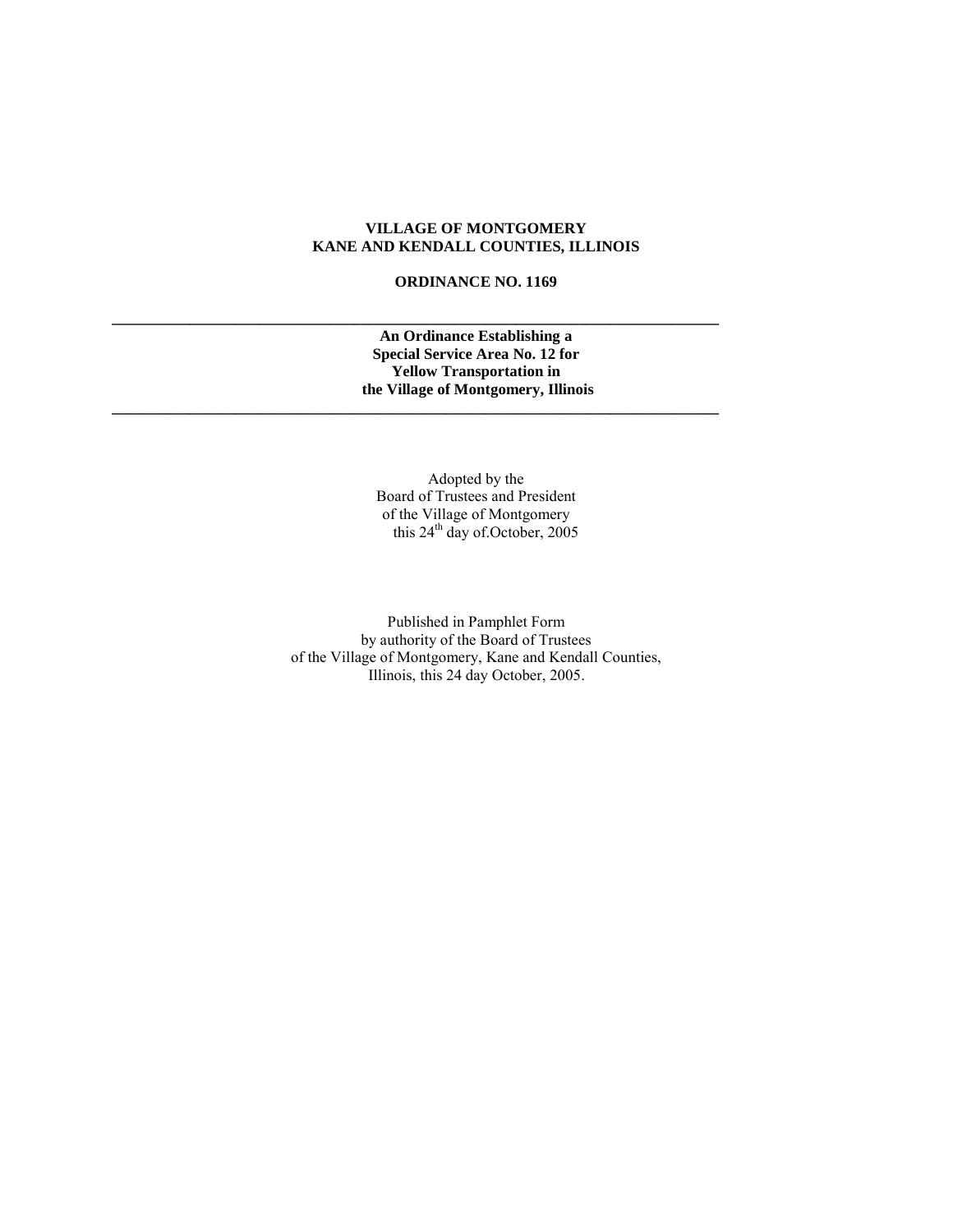#### **ORDINANCE NO. 1169**

## **AN ORDINANCE ESTABLISHING A SPECIAL SERVICE AREA NO. 12 FOR YELLOW TRANSPORTATION IN THE VILLAGE OF MONTGOMERY, ILLINOIS**

**BE IT ORDAINED** by the President and Board of Trustees of the Village of Montgomery, Kane and Kendall Counties, Illinois, as follows;

**WHEREAS,** the Village of Montgomery is not a home rule municipality within Article VII, Section 6A of the Illinois Constitution and, pursuant to the powers granted to it under 65 ILCS 5/1-1 *et seq.*; and,

**WHEREAS,** pursuant to the provisions of the 1970 Constitution of the State of Illinois (the "Constitution"), the Village of Montgomery, Kane and Kendall Counties, Illinois (the "Village"), is authorized to create special service areas in and for the Village; and

**WHEREAS,** special service areas are established by non-home rule units pursuant to Section 7(6) of Article VII of the Constitution, which provides that–

[M]unicipalities...which are not home rule units shall have...powers...to levy or impose additional taxes upon areas within their boundaries in the manner provided by law for the provision of special services to those areas and for the payment of debt incurred in order to provide those special services;

and are established "in the manner provided by law" pursuant to the provisions of "AN ACT to provide the manner of levying or imposing taxes for the provision of special services to areas within the boundaries of home rule units and non-home rule municipalities and counties," approved September 21, 1973, as amended, and pursuant to the Revenue Act of 1939 of the State of Illinois, as amended; and

**WHEREAS,** it is in the public interest that the area hereinafter described as a special service area for the purposes set forth herein and to be designated as the Yellow Transportation Special Service Area No. 12., of the Village (the "Area"), be established; and

**WHEREAS,** the Area is compact and contiguous, totally within the corporate limits of the Village; and

**WHEREAS,** the Area will benefit specially from the municipal services to be provided by the Village (the "Services"), and the Services are unique and in addition to the services provided to the Village as a whole, and it is, therefore, in the best interests of the Village that the establishment of the area be considered; and

**WHEREAS,** it is in the public interest that the levy of a direct annual *ad valorem* tax upon all taxable property within the Area be considered for the purpose of paying the cost of providing the Services; and

**WHEREAS,** the revenue from such tax shall be used solely and only for Services for which the Village is authorized under the provisions of the Illinois Municipal Code, as amended, to levy taxes or special assessments or to appropriate the funds of the Village, all of the Services to be in and for the Area and all of the necessary construction and maintenance to be on property now owned or to be acquired by the Village, or property in which the Village will obtain an interest sufficient for the provision of the services; and

**WHEREAS,** a public hearing was held at 7:00 p.m., on the  $27<sup>th</sup>$  day of June, 2005,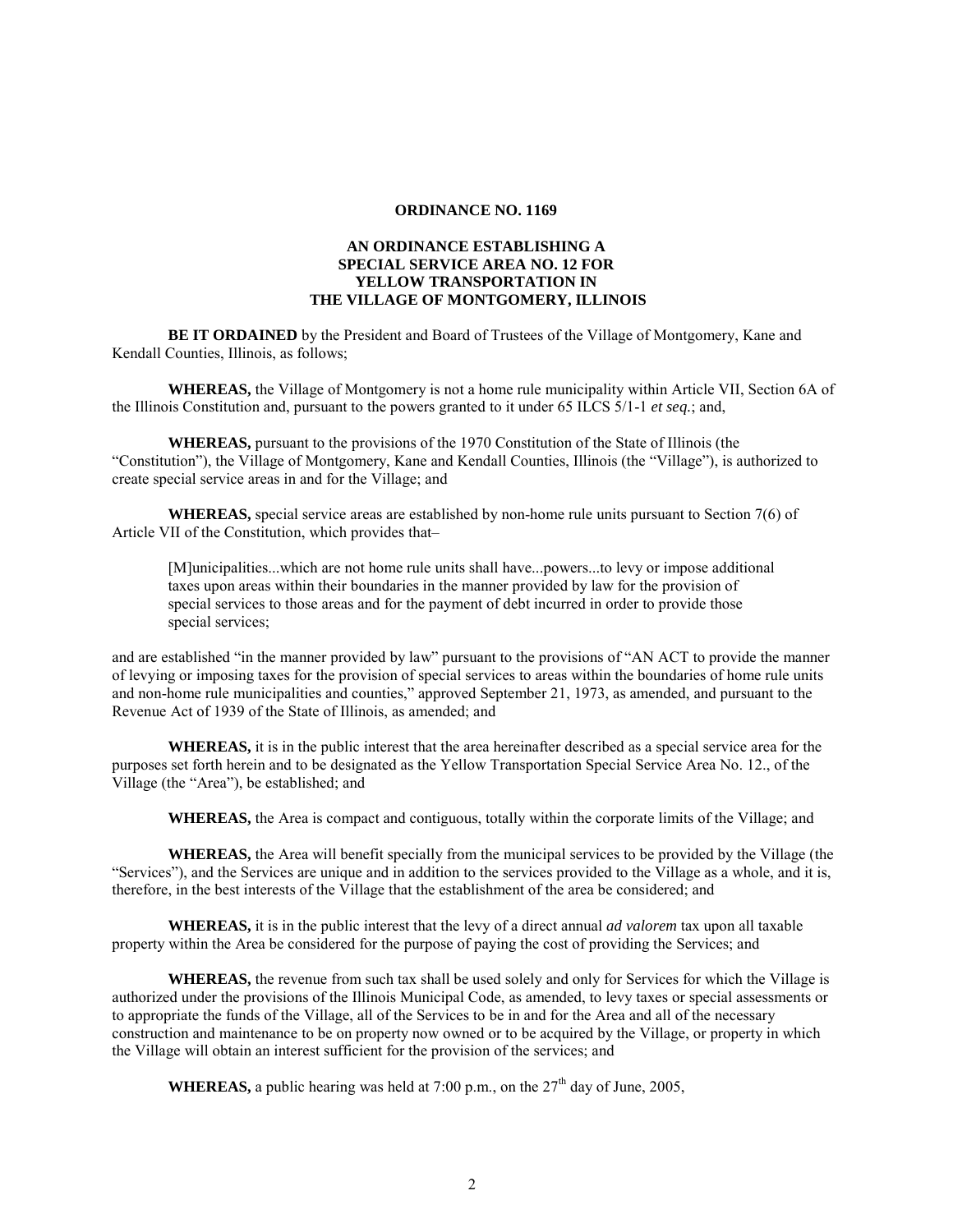in the Village Hall for the Village of Montgomery, Kane County, Illinois (the "Hearing"), to consider the establishment of the Area for the purpose of providing the Services and the levy of an additional direct annual *ad valorem* tax for the purpose of paying the cost thereof, all as described in the Notice of Public Hearing attached hereto as Exhibit "B" (the "Notice"); and

**WHEREAS,** the Notice has been given by publication and mailing. Notice by publication was given by publication on a date, such date being not less than 15 days prior to the Hearing, in a newspaper of general circulation within the Village, there being no newspaper published therein. Notice by mailing was given by depositing the Notice in the United States Mail addressed to the person or persons in whose name the general taxes for the last preceding year were paid on each lot, block, tract, or parcel of land lying within the Area. The Notice was mailed not less than 10 days prior to the time set for the Hearing. In the event taxes for the last preceding year not paid, the Notice was sent to the person last listed on the tax rolls prior to that year as the owner of said property.

**NOW, THEREFORE, BE IT ORDAINED** by the President and Board of Trustees of the Village of Montgomery, Kane and Kendall Counties, Illinois, as follows:

### **SECTION ONE: INCORPORATION OF PREAMBLES**

The preambles of this ordinance are hereby incorporated into this text as if set out herein in full.

## **SECTION TWO: ESTABLISHMENT OF SSA**

- (a) That it is in the public interest that the territory hereinafter described in the Notice referred to in Section One hereof be established as Special Service Area No. 12 for the purposes set forth herein. An accurate map of said territory is attached hereto as Exhibit "A-1".
- (b) That said Area is compact and contiguous.
- (c) That said Area is zoned for residential purposes and will benefit specially from the municipal services which may be provided and that said proposed municipal services are unique and in addition to municipal services provided by the Village of Montgomery as a whole; and it is, therefore, in the best interest of said Area and the Village of Montgomery as a whole that special taxes be levied against said Area for the services to be provided.
- (d) That the Village of Montgomery Special Service Area No. 12 be and is hereby established for and with regard to the aforesaid territory.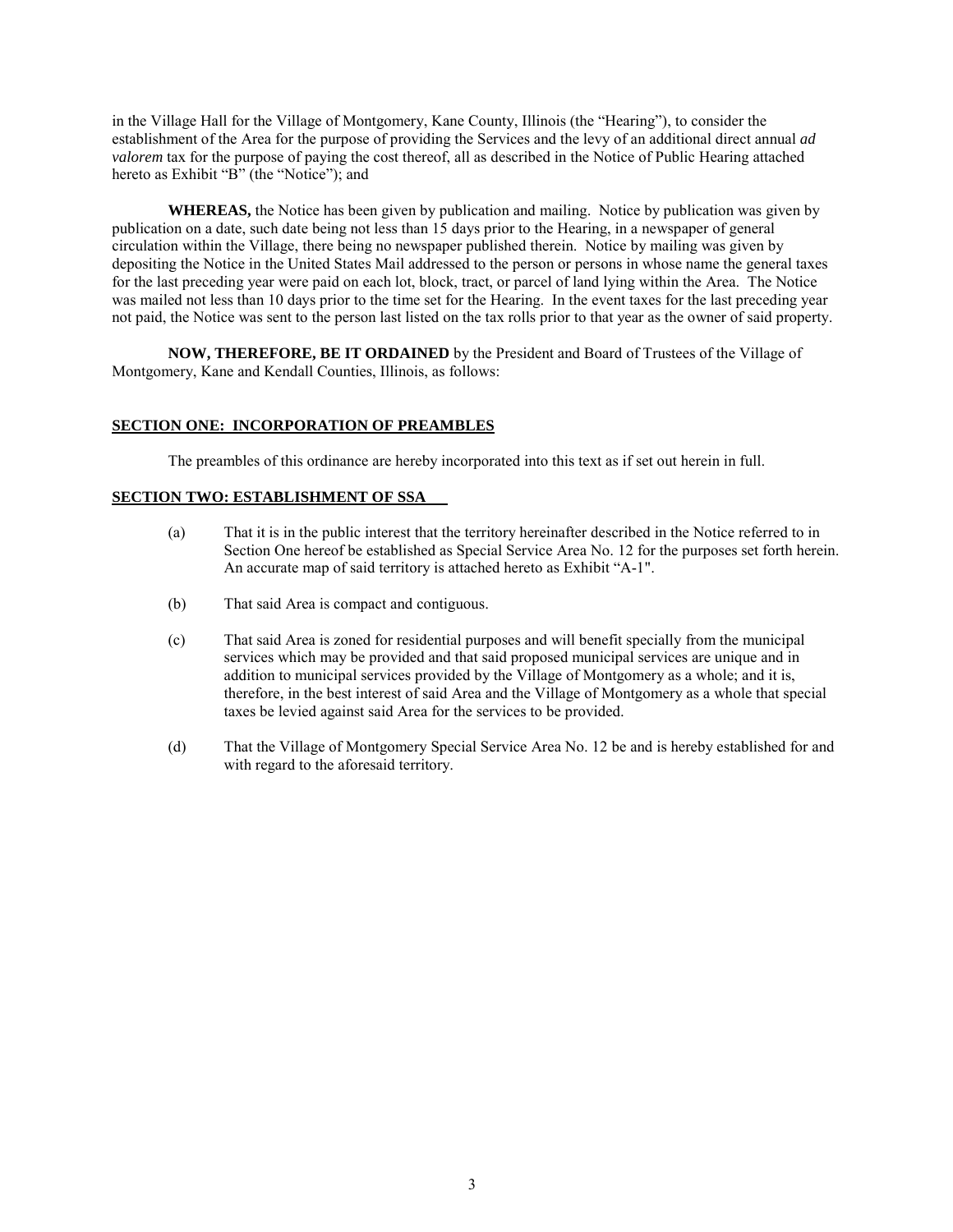#### **SECTION THREE: PURPOSE OF SSA AND MAXIMUM LEVY**

The purpose of the formation of Special Service Area No. 12 in general is to authorize the maintenance, repair and replacement of storm water detention, as well as to authorize the implementation and continuation of a mosquito abatement program in the Special Service Area, all in accordance with the final engineering plan and final plat of subdivision for the Area, and the proposed municipal services are unique and are in addition to the improvements provided and/or maintained by the Village generally.

Annual taxes shall be assessed and levied for said special municipal services in said Area, on property in said Area in addition to all other municipal taxes; provided that the special annual tax shall be levied upon the equalized assessed value of the property in said Area in an amount not to exceed annual rate of one-hundred and ten onehundredths percent (1.1%, being 110¢ per \$100) of the equalized assessed valuation thereof. This tax shall be levied for an indefinite period of time commencing during and in the years subsequent to the date of this Ordinance, as hereinafter provided. Said taxes shall be in addition to all other taxes provided by law and shall be levied pursuant to the provisions of the Property Tax Code. Notwithstanding the foregoing, taxes shall not be levied hereunder and said Area shall be "dormant", and shall take effect only if the applicable owners association or property owner fails to maintain, repair or replace the aforesaid required items and the Village chooses to assume some of all of said responsibilities. However, the Village may annually levy hereunder up to the maximum rate specified herein for the cost for the said services, as said services become necessary and are provided for.

### **SECTION FOUR:**

That this ordinance shall be in full force and effect, and shall be controlling, upon its passage and approval.

#### **SECTION FIVE:**

That all ordinances or parts of ordinances thereof in conflict therewith are hereby repealed to the extent of any such conflict.

#### **SECTION SIX:**

That any section or provision of this ordinance that is construed to be invalid or void shall not affect the remaining sections or provisions which shall remain in full force and effect thereafter.

**PASSED AND APPROVED** by the President and Board of Trustees of the Village of Montgomery, Kane and Kendall Counties, Illinois, on the 24th day of October, 2005.

Marilyn Michelini, President of the Board of Trustees of the Village of Montgomery

ATTEST:

\_\_\_\_\_\_\_\_\_\_\_\_\_\_\_\_\_\_\_\_\_\_\_\_\_\_\_\_\_\_\_\_\_\_\_\_\_\_\_\_\_\_ Bob Watermann, Clerk of the Village of Montgomery

\_\_\_\_\_\_\_\_\_\_\_\_\_\_\_\_\_\_\_\_\_\_\_\_\_\_\_\_\_\_\_\_\_\_\_\_\_\_\_\_\_\_

|                                     | Ave | Nav | Absent Abstain |
|-------------------------------------|-----|-----|----------------|
| Trustee Roger Burrell               |     |     |                |
| Trustee Jeanne Felten               |     |     |                |
| Trustee Peter Heinz                 |     |     |                |
| Trustee William Keck                |     |     |                |
| Trustee Dennis Lee                  |     |     |                |
| <b>Trustee Lloyd Mattingly</b>      |     |     |                |
| Village President Marilyn Michelini |     |     |                |
|                                     |     |     |                |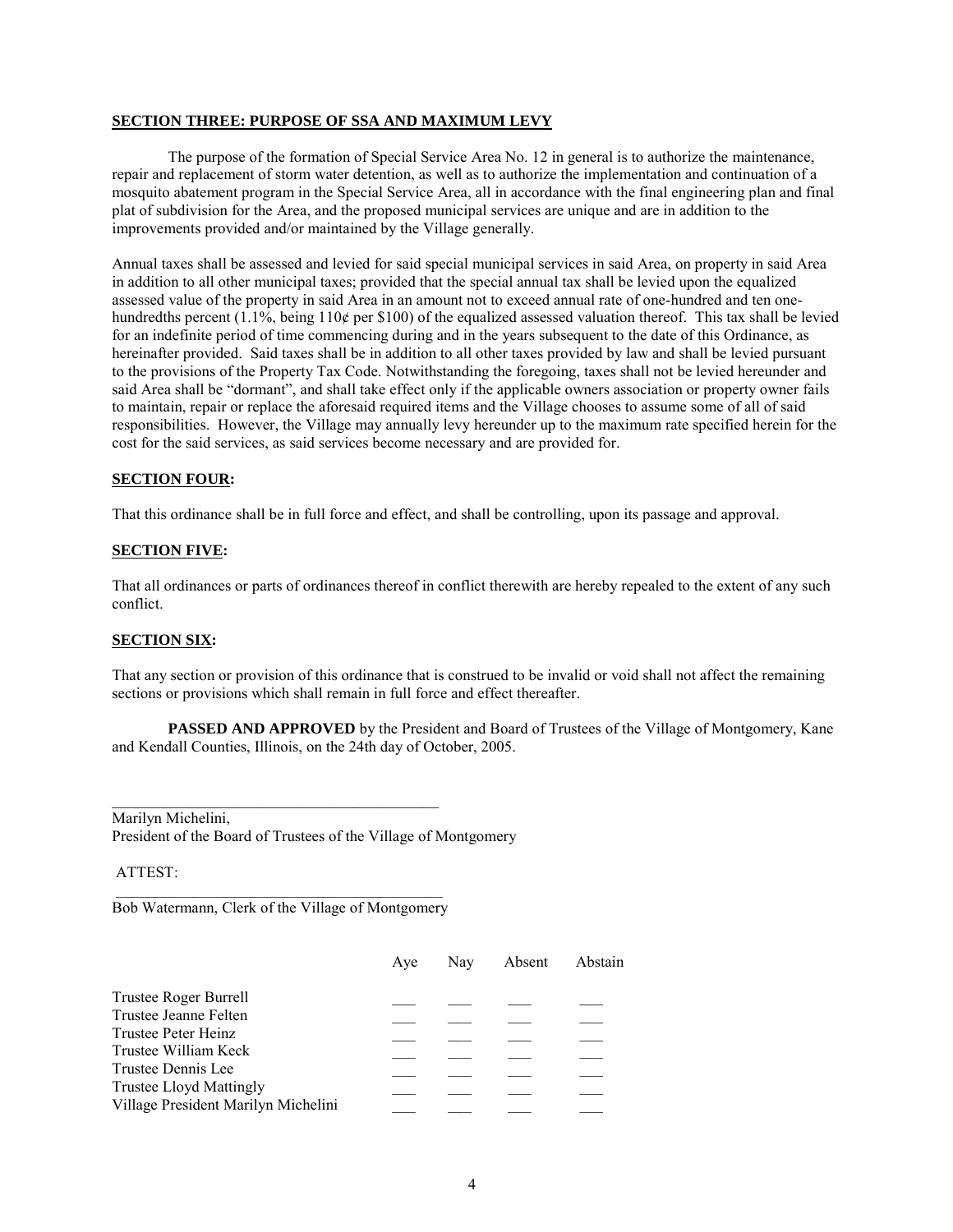### **EXHIBIT A SSA 12 YELLOW TRANSPORTATION LEGAL DESCRIPTION**

THAT PART OF THE SOUTH HALF OF SECTION 30, TOWNSHIP 38 NORTH, RANGE 8 EAST OF THE THIRD PRINCIPAL MERIDIAN, DESCRIBED AS FOLLOWS: BEGINNING AT INTERSECTION OF THE SOUTH LINE OF SAID SECTION 30 WITH THE SOUTHERLY EXTENSION OF THE EAST LINE OF HOLLY RIDGE ESTATES UNIT TWO; THENCE NORTH 00 DEGREES 04 MINUTES 12 SECONDS WEST ALONG SAID SOUTHERLY EXTENSION, 926.45 FEET; THENCE NORTH 89 DEGREES 53 MINUTES 58 SECONDS EAST, 45.58; THENCE NORTH 00 DEGREES 04 MINUTES 12 SECONDS WEST 65.27 FEET TO THE SOUTHERLY RIGHT OF WAY LINE OF ROCHESTER DRIVE (AS DEDICATED PER DOCUMENT NO. 92K18706); THENCE NORTH 89 DEGREES 53 MINUTES 58 SECONDS EAST ALONG SAID SOUTHERLY RIGHT OF WAY LINE AND ITS EASTERLY EXTENSION, 473.42 FEET TO A LINE CONSTRUCTED PARALLEL WITH AND 519.00 FEET EASTERLY OF SAID SOUTHERLY EXTENSION; THENCE SOUTH 00 DEGREES 04 MINUTES 12 SECONDS EAST ALONG SAID PARALLEL LINE, 989.20 FEET TO SAID SOUTH LINE OF SECTION 30; THENCE SOUTH 89 DEGREES 37 MINUTES 18 SECONDS WEST ALONG SAID SOUTH LINE, 519.01 FEET TO THE POINT OF BEGINNING IN THE VILLAGE OF MONTGOMERY, AURORA TOWNSHIP, KANE COUNTY, ILLINOIS.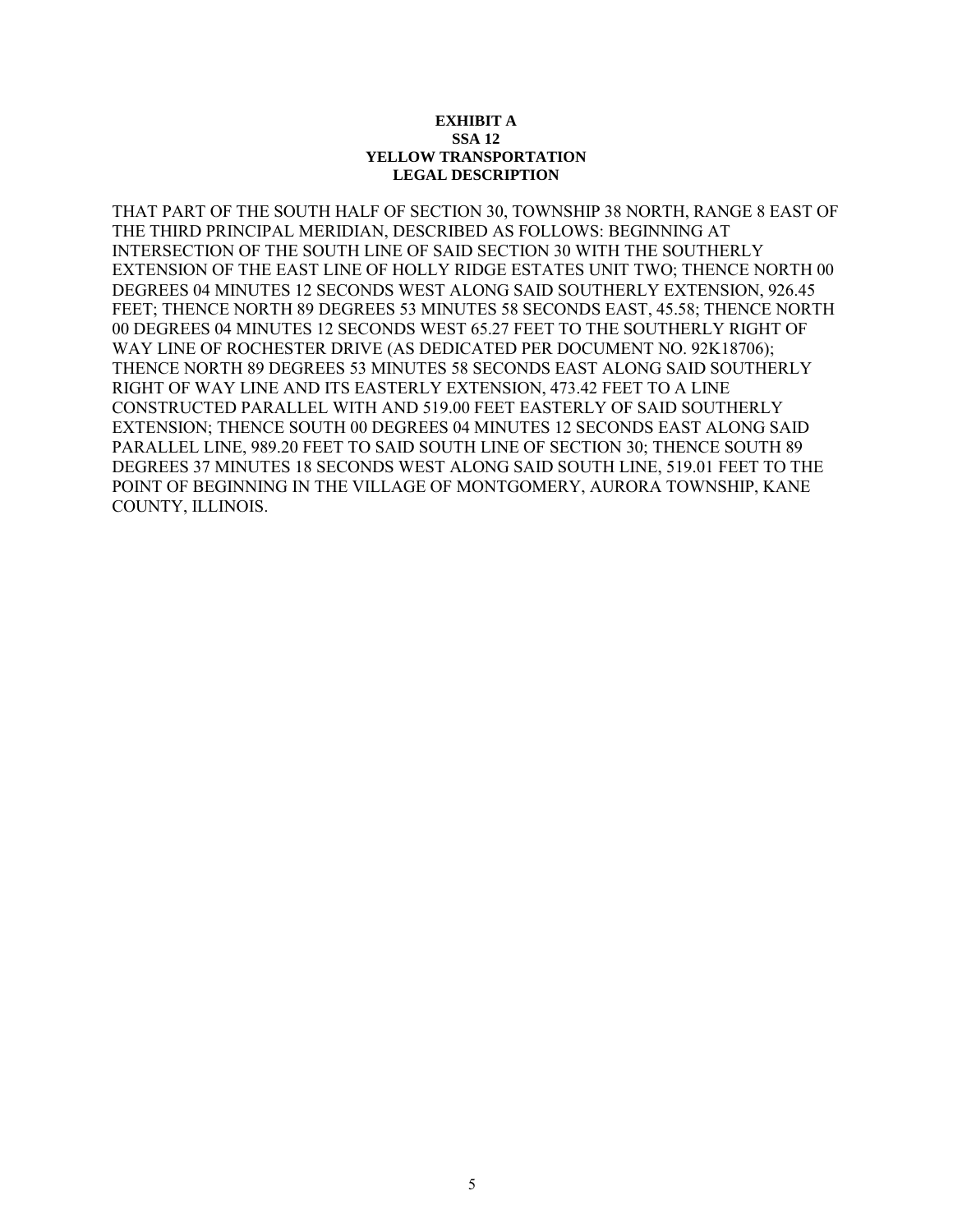# **EXHIBIT A-1 SSA 12 YELLOW TRANSPORTATION LOCATION MAP**

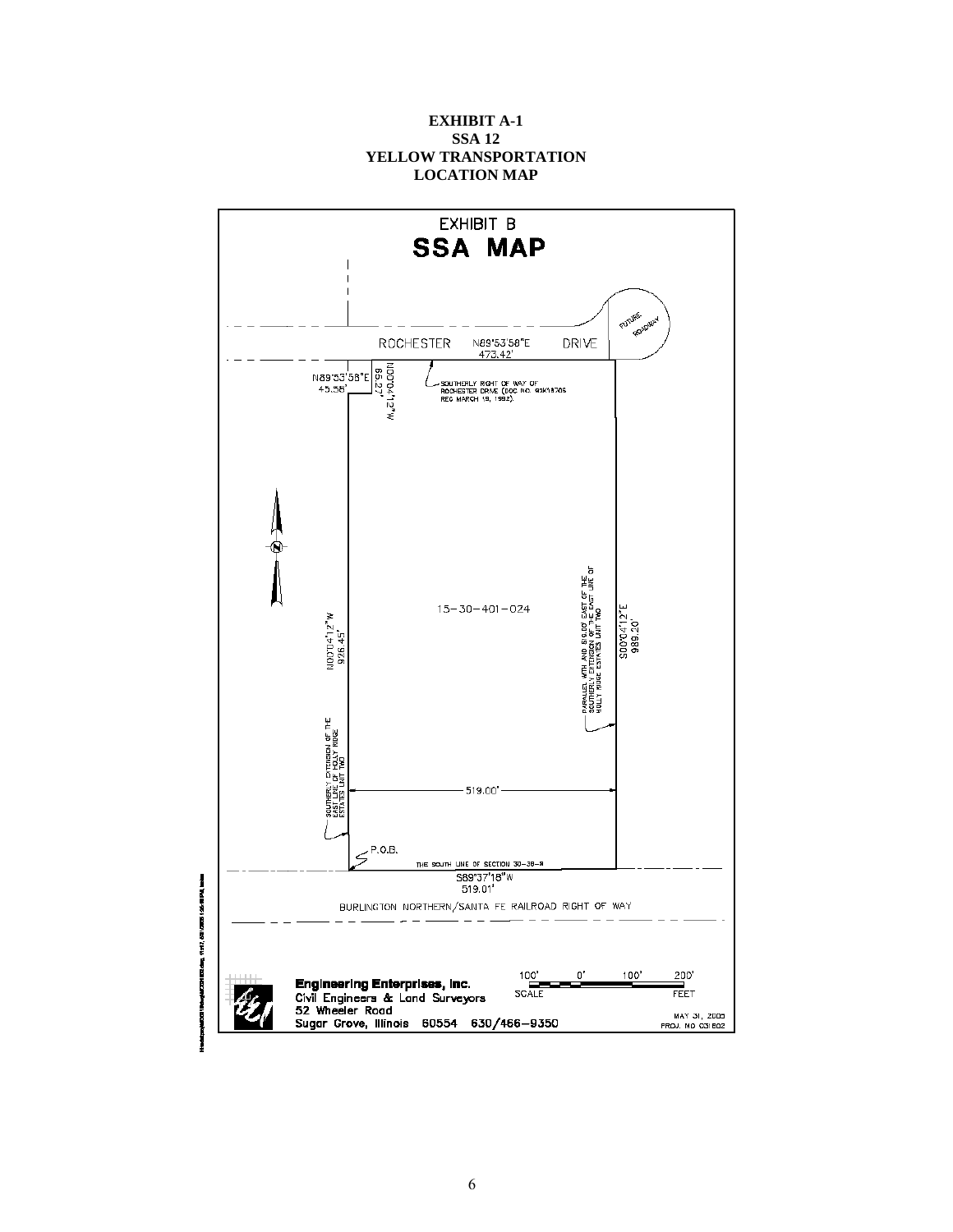## **EXHIBIT B SSA 12 YELLOW TRANSPORTATION NOTICE OF HEARING**

### **NOTICE OF HEARING VILLAGE OF MONTGOMERY, KANE AND KENDALL COUNTIES, ILLINOIS SPECIAL SERVICE AREA NO. 12 YELLOW TRANSPORTATION (KANE COUNTY)**

NOTICE IS HEREBY GIVEN that on the  $27<sup>th</sup>$  day of June, 2005, at 7:00 p.m., in the Village Hall for the Village of Montgomery, Kane and Kendall Counties, Illinois, a hearing will be held by the President and Board of Trustees of the Village of Montgomery, Kane and Kendall Counties, Illinois, to consider the establishment of a Special Service Area consisting of the following described territory:

THAT PART OF THE SOUTH HALF OF SECTION 30, TOWNSHIP 38 NORTH, RANGE 8 EAST OF THE THIRD PRINCIPAL MERIDIAN, DESCRIBED AS FOLLOWS: BEGINNING AT INTERSECTION OF THE SOUTH LINE OF SAID SECTION 30 WITH THE SOUTHERLY EXTENSION OF THE EAST LINE OF HOLLY RIDGE ESTATES UNIT TWO; THENCE NORTH 00 DEGREES 04 MINUTES 12 SECONDS WEST ALONG SAID SOUTHERLY EXTENSION, 926.45 FEET; THENCE NORTH 89 DEGREES 53 MINUTES 58 SECONDS EAST, 45.58; THENCE NORTH 00 DEGREES 04 MINUTES 12 SECONDS WEST 65.27 FEET TO THE SOUTHERLY RIGHT OF WAY LINE OF ROCHESTER DRIVE (AS DEDICATED PER DOCUMENT NO. 92K18706); THENCE NORTH 89 DEGREES 53 MINUTES 58 SECONDS EAST ALONG SAID SOUTHERLY RIGHT OF WAY LINE AND ITS EASTERLY EXTENSION, 473.42 FEET TO A LINE CONSTRUCTED PARALLEL WITH AND 519.00 FEET EASTERLY OF SAID SOUTHERLY EXTENSION; THENCE SOUTH 00 DEGREES 04 MINUTES 12 SECONDS EAST ALONG SAID PARALLEL LINE, 989.20 FEET TO SAID SOUTH LINE OF SECTION 30; THENCE SOUTH 89 DEGREES 37 MINUTES 18 SECONDS WEST ALONG SAID SOUTH LINE, 519.01 FEET TO THE POINT OF BEGINNING IN THE VILLAGE OF MONTGOMERY, AURORA TOWNSHIP, KANE COUNTY, ILLINOIS.

The approximate location is bounded by Rochester Drive to the North, the Burlington Northern Railroad to the South, vacant land to the East and industry to the West, terminating at Orchard Road, in the Village of Montgomery, Kane and Kendall Counties, Illinois.

All interested persons, including all persons owning taxable real property located within the Special Service Area, will be given an opportunity to be heard at the hearing regarding 1) the tax levy and an opportunity to file objections to the amount of the levy, 2) formation of the boundaries of the Area and may object to the formation of the Area and 3) the levy of taxes affecting said Area.

The purpose of the formation of Special Service Area No. 12 in general is to authorize the maintenance, repair and replacement of storm water detention, as well as to authorize the implementation and continuation of a mosquito abatement program in the Special Service Area in the Special Service Area, all in accordance with the final engineering plan and final plat of subdivision for the Area, and the proposed municipal services are unique and are in addition to the improvements provided and/or maintained by the Village generally.

At the hearing, all persons affected will be given an opportunity to be heard. At the hearing, there will be considered the levy of an annual tax of not to exceed an annual rate of one-hundred and ten one-hundredths percent  $(1.1\%$ , being  $110¢$  per \$100) of the equalized assessed value of the property in the proposed Special Service Area No. 11, said tax to be levied for an indefinite period of time from and after the date of the Ordinance establishing said Area. Said taxes shall be in addition to all other taxes provided by law and shall be levied pursuant to the provisions of the Property Tax Code. Notwithstanding the foregoing, taxes shall not be levied hereunder and said Area shall be "dormant", and shall take effect only if the applicable required owners association or property owner